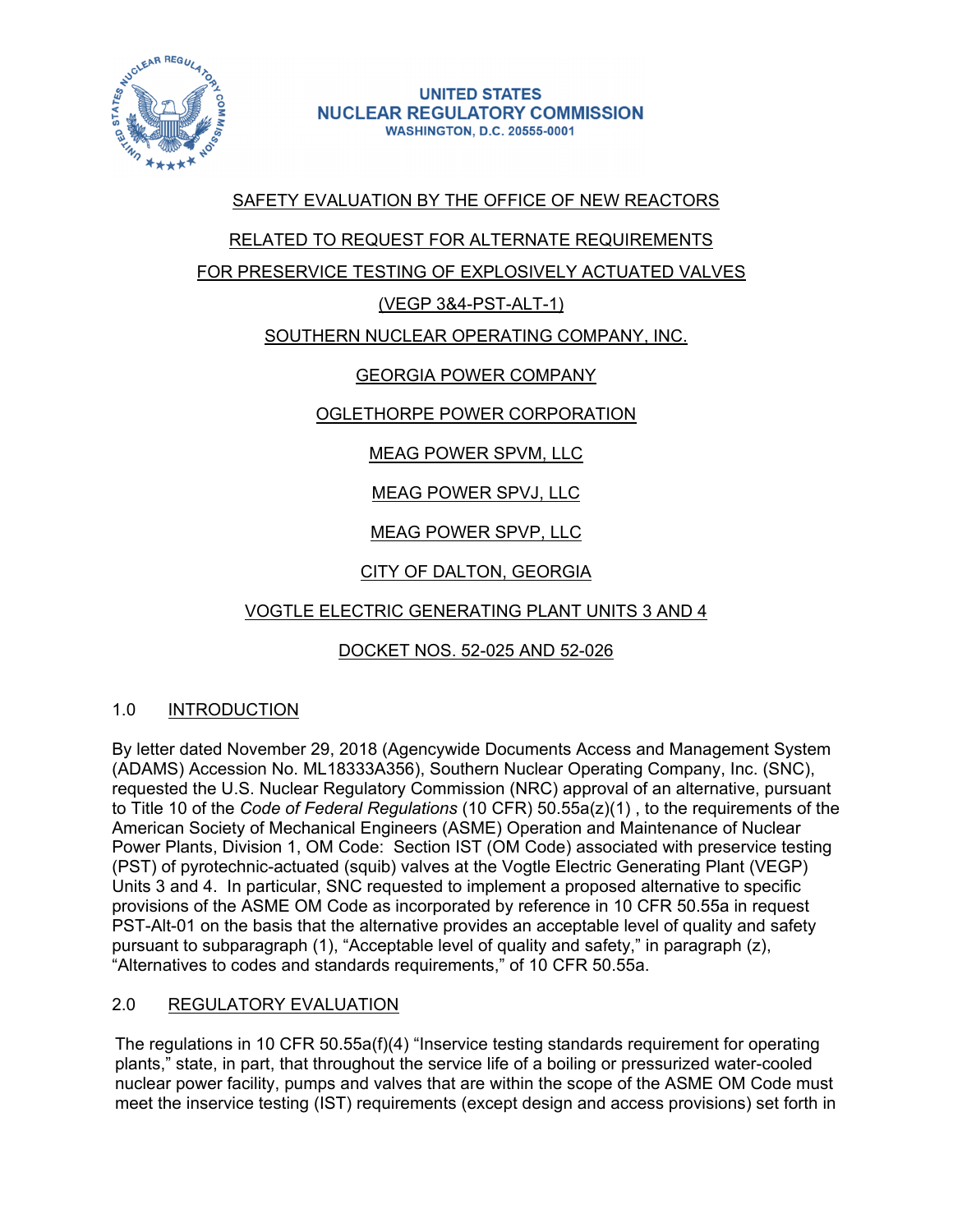the ASME OM Code and Addenda that become effective subsequent to Editions and Addenda specified in paragraphs (f)(2) and (3) of 10 CFR 50.55a and that are incorporated by reference in paragraph (a)(1)(iv) of 10 CFR 50.55a, to the extent practical within the limitations of design, geometry, and materials of construction of the components.

The NRC regulations in 10 CFR 50.55a(z) state, in part, that alternatives to the requirements of paragraphs (b) through (h) of 10 CFR 50.55a may be used, when authorized by the NRC, if SNC demonstrates (1) the proposed alternative would provide an acceptable level of quality and safety; or (2) compliance with the specified requirements would result in hardship or unusual difficulty without a compensating increase in the level of quality and safety.

The staff notes that the combined licenses (COLs) for VEGP Units 3 and 4 include License Condition 10, which requires the SNC to implement a surveillance program for squib valves that includes specific provisions in addition to the requirements in the ASME OM Code as incorporated by reference in 10 CFR 50.55a. For example, the license condition includes PST requirements for the squib valves in VEGP Units 3 and 4 that are similar to the PST requirements for squib valves for post-2000 plants in the 2012 Edition of the ASME OM Code. VEGP Units 3 and 4 are post-2000 plants as defined in paragraph ISTA-2000, "Definitions," in Subsection ISTA, "General Requirements," of the ASME OM Code. The COLs stated that this license condition shall expire upon (1) incorporation of the specified surveillance provisions for squib valves into the VEGP Units 3 and 4 IST program; or (2) incorporation of the IST requirements for squib valves for new reactors (post-2000 plants) to be specified in the ASME OM Code as incorporated by reference in 10 CFR 50.55a, including any conditions imposed by the NRC, into the IST program at VEGP Units 3 and 4. In that SNC has specified the 2012 Edition of the ASME OM Code as its OM Code of record for its IST program, the staff considers the license condition to have been incorporated into the IST program for VEGP Units 3 and 4 such that SNC may submit its alternative request PST-Alt-01 to the PST requirements for squib valves in the ASME OM Code in accordance with 10 CFR  $50.55a(z)(1)$ .

Based on the above, and subject to the following technical evaluation, the staff finds that regulatory authority exists for SNC to request and the Commission to authorize the alternative requested by SNC to specific provisions of the ASME OM Code as incorporated by reference in 10 CFR 50.55a.

- 3.0 TECHNICAL EVALUATION
- 3.1 SNC's Alternative

SNC requested an alternative to the PST requirements for squib valves in the 2012 Edition of the ASME OM Code.

Subparagraph (d) to paragraph ISTC-3100, "Preservice Testing," in Subsection ISTC, "Inservice Testing of Valves in Light-Water Reactor Nuclear Power Plants," of the ASME OM Code states that for post-2000 plants, Category D explosively actuated valves shall be preservice tested as specified in subparagraphs (1), (2), and (3). Subparagraph (d)(2) states the following: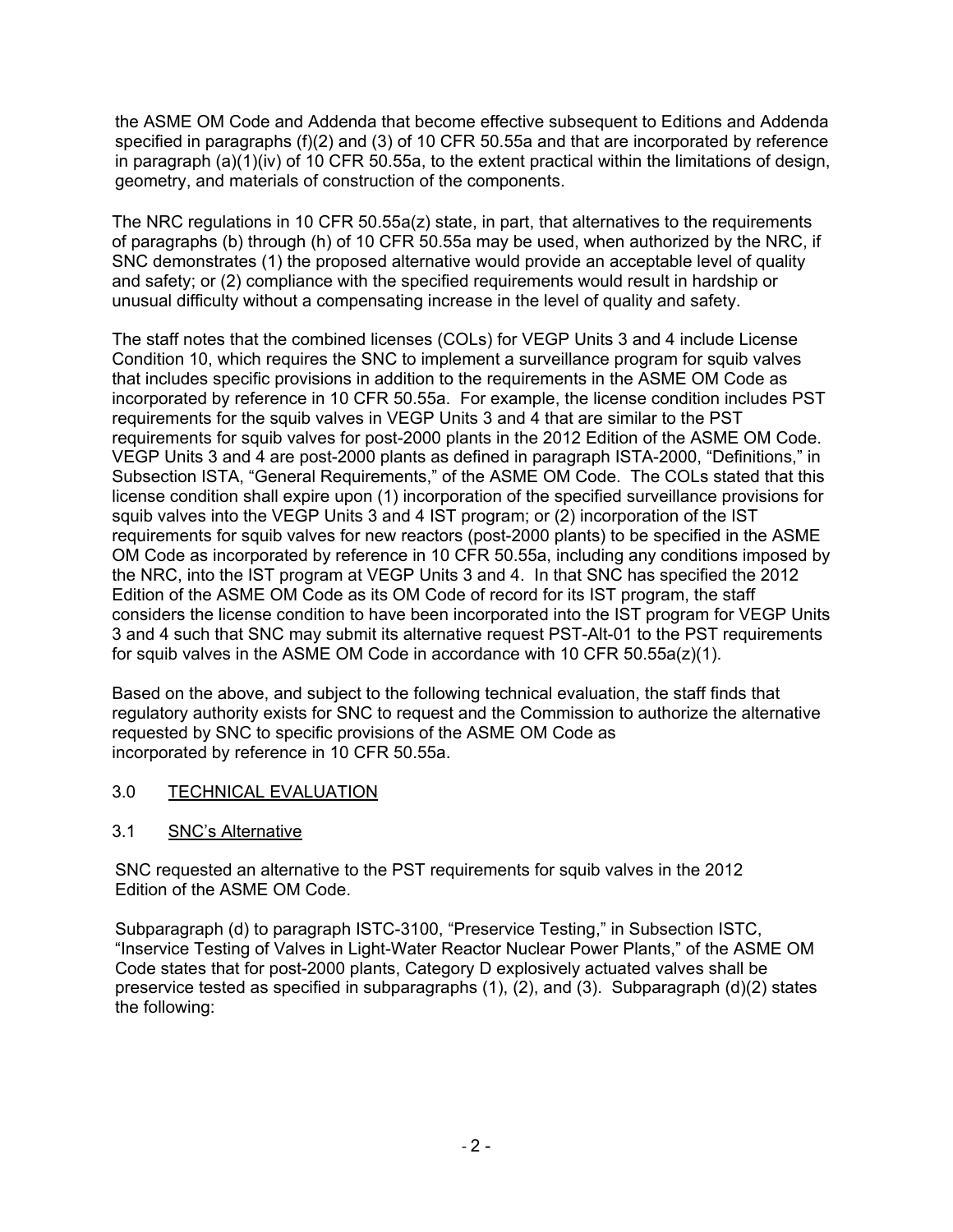Select a sample of at least 20% of the pyrotechnic charges in all valves to be tested. Test each selected charge either in the valve or a qualified test fixture to confirm the capability of each sampled charge to provide the necessary motive force to operate the valve to perform its intended function without damage to the valve body or connected piping. The sampling must include at least one explosively actuated valve from each redundant safety train.

As noted above, VEGP Units 3 and 4 are post-2000 plants as defined in paragraph ISTA-2000 of Subsection ISTA of the ASME OM Code Paragraph ISTC-1300, "Valve Categories," in Subsection ISTC defines Category D valves as valves that are actuated by an energy source capable of only one operation, such as squib valves.

### Reason for Request

SNC provided the following reason for the alternative request:

Based on the ASME OM Code definition of preservice test, which states "test performed after completion of construction activities related to the component…," and the statement in ISTC-3100(d)(2) that "Pyrotechnic charges in all valves," it is implied that the charges must be installed in the valves, and the valves be installed in the system, prior to selection of the charges for testing. Handling of explosive charges exposes personnel to significant risks. Since the charges are fabricated and shipped separately, and the testing will be done by the vendor or another offsite test facility, the current requirements would involve shipping of the charges to the site, installation of the charges in the valves (which would be installed in the piping, in containment), removal of the charges, and shipment of the charges back to the vendor or other test facility. To minimize handling and transportation of explosive charges, it is proposed to select the charges after fabrication and retain for testing at the vendor, or in the worst case, ship them from the vendor to a separate facility for testing.

## Proposed Alternative

SNC submitted the following proposed alternative:

In lieu of the requirements of ISTC-3100(d)(2), perform the following:

Select a sample of pyrotechnic charges, following fabrication for testing; this may include charges used for qualification of the batch. The sample shall include a quantity of charges equal to at least 20% of the number of charges of each size installed in the plant and shall include at least one from each manufacturer batch. A description of SNC's planned testing relative to the Code requirements is shown in Table 1 below. Each selected charge shall be tested in a qualified test fixture to confirm the capability of each sampled charge to provide the necessary motive force to operate the valve to perform its intended function without damage to the valve body or connected piping.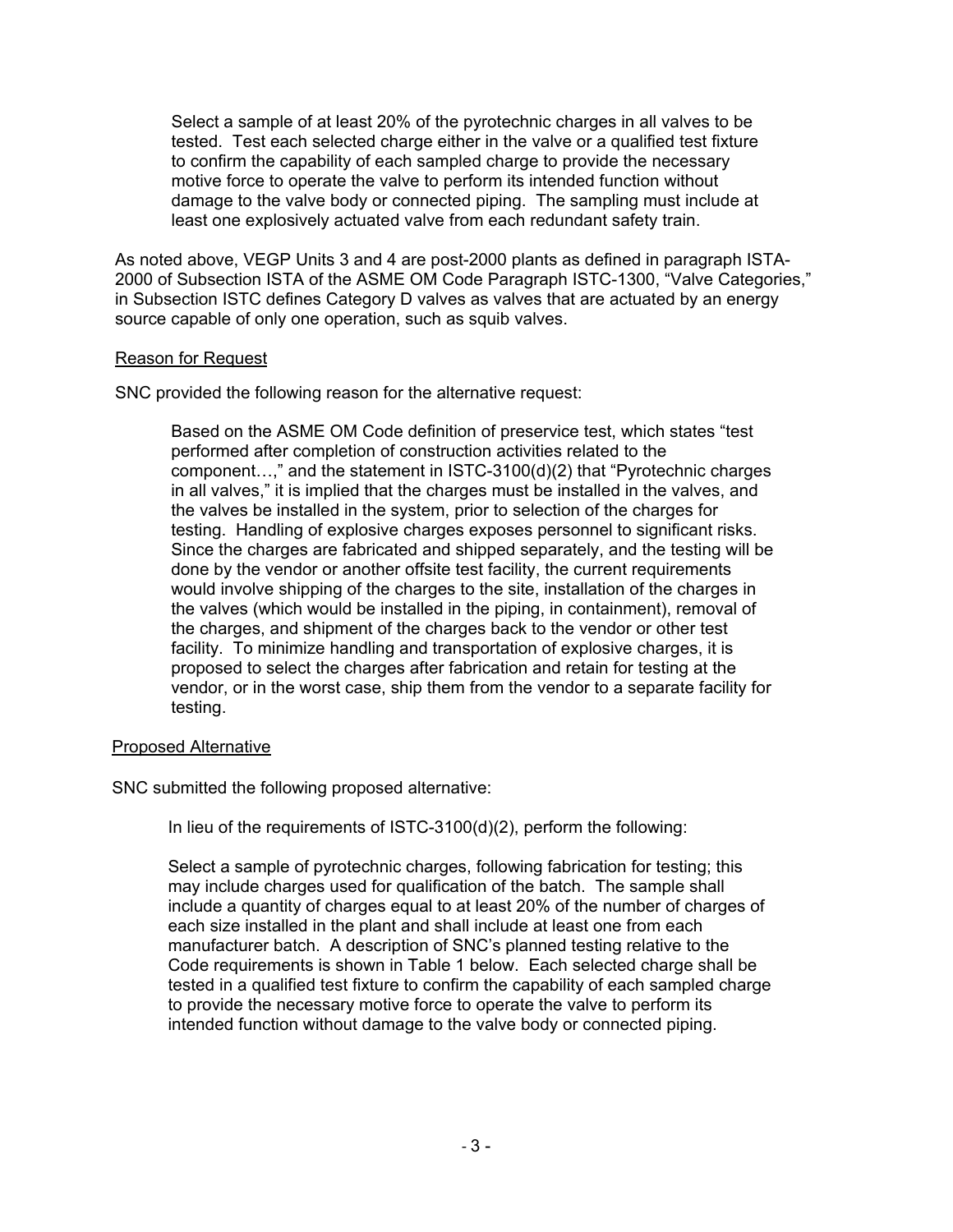## Table 1: VEGP Units 3 and 4 Planned Explosively Actuated Valve Charge Testing per Purchase Specification

| <b>Batch</b> | <b>Charge size</b> | <b>Number in</b><br>plants (number<br>per unit x units) | <b>IST</b><br>(20%) | <b>IST</b><br>(1/train) | <b>Number to</b><br>be Tested | <b>Number</b><br><b>Fabricated</b> |
|--------------|--------------------|---------------------------------------------------------|---------------------|-------------------------|-------------------------------|------------------------------------|
|              | 14" valves         | $8(4 \times 2)$                                         |                     |                         |                               | 16                                 |
| в            | 8" valves - high   | $12(6 \times 2)$                                        |                     |                         |                               | 20                                 |
|              | 8" valves - low    | $4(2 \times 2)$                                         |                     |                         |                               |                                    |

### Notes:

- 1. Each charge size is a single batch.
- 2. There are two sizes of charges for the 8" explosively actuated valves, high energy and low energy.

### Basis for Use

SNC provided the following basis for the use of its proposed alternative:

The proposed alternative provides an equivalent level of safety as it ensures the charges are tested to the same criteria, and that the charges are tested from each batch (manufacturer, lot and size). The allowance of crediting the qualification samples is equivalent to or better than ISTC-5260(d), which only requires test firing of one charge per batch prior to installation as a replacement charge. The requirement regarding inclusion of one test sample from each train is not applicable, because the charges are selected for testing prior to installation in the valve. However, the selection of charges for installation in valves of each train is random; therefore, the level of testing is equivalent. The proposed alternative provides improved personnel safety by minimizing the transportation and handling of explosive charges. Because the proposed alternative tests an equivalent number of pyrotechnic charges to the same criteria, this proposed alternative provides an acceptable level of quality and safety in accordance with 10 CFR 50.55a(z)(1).

#### Duration of Proposed Alternative

SNC stated that the PST alternative would be conducted prior to commercial operation of VEGP Units 3 and 4.

## 3.2 Staff Evaluation

The 14-inch squib valves in the Automatic Depressurization System (ADS) in VEGP Units 3 and 4 perform safety-related functions to open as part of the phased depressurization of the reactor coolant system in AP1000 reactors to allow the gravity-driven Passive Core Cooling System (PXS) to provide cooling of the reactor core. The 8-inch PXS squib valves in VEGP Units 3 and 4 perform safety-related functions to open (1) to allow cooling water to be supplied to the reactor core from the in-containment refueling water storage tank; and (2) to allow recirculation of water from the containment sump to the reactor vessel for long-term core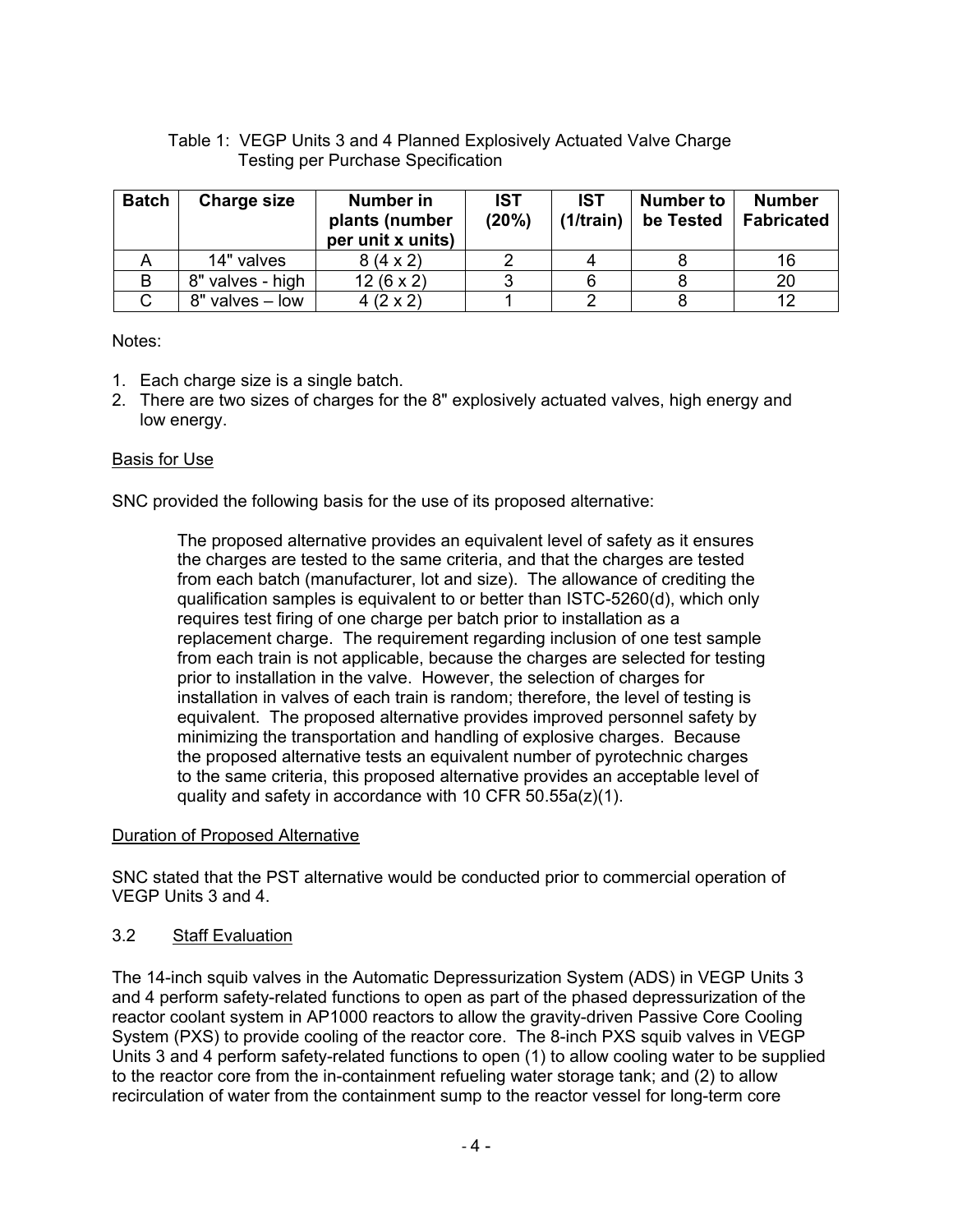cooling. These safety-related squib valves are included in the PST and IST program at VEGP Units 3 and 4.

In alternative request PST-Alt-01, SNC states that the ASME OM Code of record for VEGP Units 3 and 4 is the 2012 Edition as incorporated by reference in 10 CFR 50.55a. As of this date, the 2012 Edition of the ASME OM Code is the most recent OM Code edition incorporated by reference in 10 CFR 50.55a. In accordance with 10 CFR 50.55a(f)(4)(i), "Applicable IST Code: Initial 120-month interval," SNC is required to update the OM Code of record to the most recent edition of the ASME OM Code incorporated by reference in 10 CFR 50.55a at a specific time period prior to initial fuel load at VEGP Units 3 and 4. This safety evaluation assumes that the ASME OM Code of record for VEGP Units 3 and 4 is the 2012 Edition of the ASME OM Code. SNC will need to address the update requirement in 10 CFR 50.55a(f)(4)(i) regarding the ASME OM Code of record for the initial 120-month IST interval prior to initial fuel load for VEGP Units 3 and 4. The NRC has issued a proposed rule to incorporate by reference the 2015 and 2017 Editions of the ASME OM Code in 10 CFR 50.55a. The staff notes that subparagraph (d)(2) of ISTC-3100 in the 2015 and 2017 Editions of the ASME OM Code is the same as specified in the 2012 Edition of the ASME OM Code.

Therefore, there will be no impact on this safety evaluation if SNC updates its Code of record to the 2017 Edition of the ASME OM Code as the most recent edition of the ASME OM Code for its initial 120-month IST interval as required by 10 CFR 50.55a(f)(4)(i) based on the initial fuel load date for VEGP Units 3 and 4.

Paragraph (d) in ISTC-3100 of the OM Code specifies the PST requirements for squib valves in post-2000 plants, including (1) verification of the operational readiness of the actuation logic and associated electrical circuits for each valve; (2) selection of a sample of pyrotechnic charges in all valves to be tested to confirm the capability of each sampled charge to provide the necessary motive force to operate the valve to perform its intended function without damage to the valve body or connected piping; and (3) resolution of any deficiencies identified in the operational readiness logic or associated electrical circuits, or the capability of a pyrotechnic charge with specific corrective action requirements. These PST requirements, together with the other PST and IST requirements in the ASME OM Code as incorporated by reference in 10 CFR 50.55a, provide reasonable assurance of the operational readiness of the safety-related squib valves in VEGP Units 3 and 4.

The specific PST requirements for squib valves in post-2000 plants in paragraph ISTC-3100(d)(2) of the OM Code include the following: (a) select a sample of at least 20 percent of the pyrotechnic charges in all valves to be tested; (b) test each selected charge either in the valve or a qualified test fixture to confirm the capability of each sampled charge to provide the necessary motive force to operate the valve to perform its intended function without damage to the valve body or connected piping; and (c) the sampling must include at least one explosively actuated valve from each redundant safety train. SNC proposed alternative PST requirements for its squib valves as follows: (a) select a sample of pyrotechnic charges, following fabrication for testing; this may include charges used for qualification of the batch; (b) the sample shall include a quantity of charges equal to at least 20 percent of the number of charges of each size installed in the plant and shall include at least one from each manufacturer batch as described in its table provided with the alternative request; and (c) each selected charge shall be tested in a qualified test fixture to confirm the capability of each sampled charge to provide the necessary motive force to operate the valve to perform its intended function without damage to the valve body or connected piping. As discussed below, the staff compared the paragraph ISTC-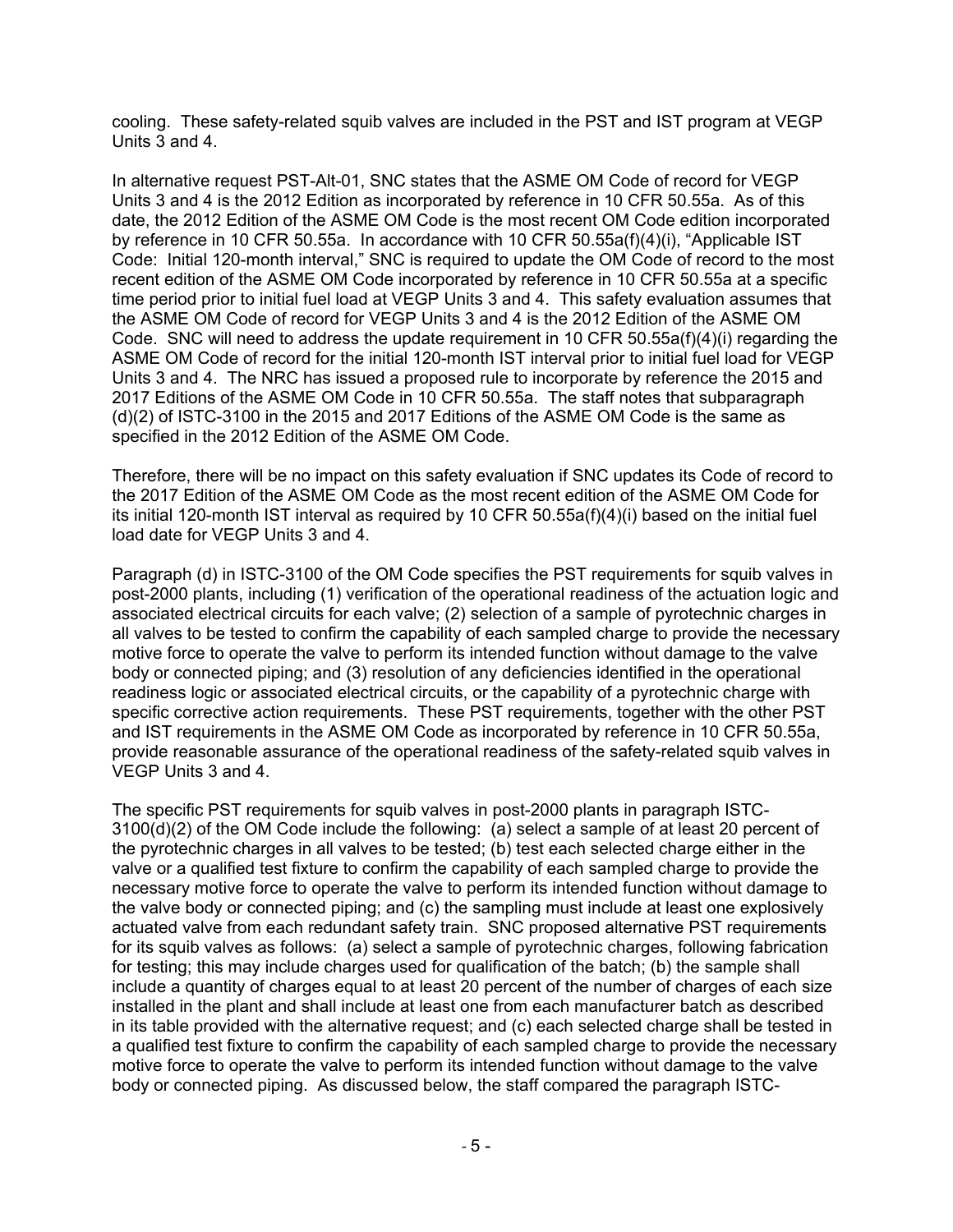3100(d)(2) of the OM Code provisions to SNC's proposed alternative to determine whether the 10 CFR 50.55a(z)(1) requirements are satisfied.

With respect to the provision in paragraph ISTC-3100(d)(2) of the OM Code for pyrotechnic charge sampling, SNC's alternative identified three batches of pyrotechnic charges: one batch for each of the three sizes of the pyrotechnic charges specified as the 14-inch squib valve, 8 inch squib valve - high energy, and 8-inch squib valve - low energy. SNC states that the number of charges to be tested from each of the three batches will exceed the number that would be required based on provisions paragraph ISTC-3100(d)(2) of the OM Code for 20 percent sampling and redundant safety trains. In particular, SNC will test half of the pyrotechnic charges in Batch A (14-inch squib valves), almost half of the pyrotechnic charges in Batch B (8-inch squib valves – high energy), and more than half of the pyrotechnic charges in Batch C (8-inch squib valves – low energy).

SNC's proposal to take credit for the charges tested as part of the qualification process for each batch is reasonable because there is only one batch for each size of the pyrotechnic charges. The staff considers SNC's proposed alternative to provide an acceptable approach for sampling the total number of pyrotechnic charges in the squib valves in VEGP Units 3 and 4.

With respect to the provision in paragraph ISTC-3100(d)(2) of the OM Code for pyrotechnic charge capability, SNC will test each selected charge in a qualified test fixture to confirm the capability of the sampled charge to provide the necessary motive force to operate the valve to perform its intended function without damage to the valve body or connected piping. The staff considers SNC's proposed alternative to be acceptable as consistent with the provisions for pyrotechnic charge capability in paragraph ISTC-3100(d)(2) of the OM code.

With respect to the paragraph ISTC-3100(d)(2) of the OM Code provision for sampling redundant safety trains, SNC notes that it is not able to identify the selection of the pyrotechnic charges that will be installed in squib valves in the redundant safety trains because the testing will be performed prior to installation of the charges in specific squib valves. In comparison to paragraph ISTC-3100(d)(2) of the OM Code provisions, SNC will perform significant percentage test sampling (equal to or greater than 40 percent) of the total charges in the specific batch for each squib valve charge size. Based on the significant percentage of sample testing of the pyrotechnic charges, the staff considers SNC's proposed alternative to provide an acceptable level of sample testing of the pyrotechnic charges for squib valves in the ADS and PXS safety trains.

Based on its review, the staff finds that the SNC's proposed alternative to the PST provisions for squib valves in paragraph ISTC-3100(d)(2) of the OM Code combined with the squib valve PST provisions specified in paragraphs ISTC-3100(d)(1) and (d)(3) of the OM Code and the other provisions in the ASME OM Code (2012 Edition), such as the squib valve IST provisions in paragraph ISTC-5260, "Explosively Actuated Valves," as incorporated by reference in 10 CFR 50.55a, will provide reasonable assurance of the operational readiness of the squib valves in VEGP Units 3 and 4.